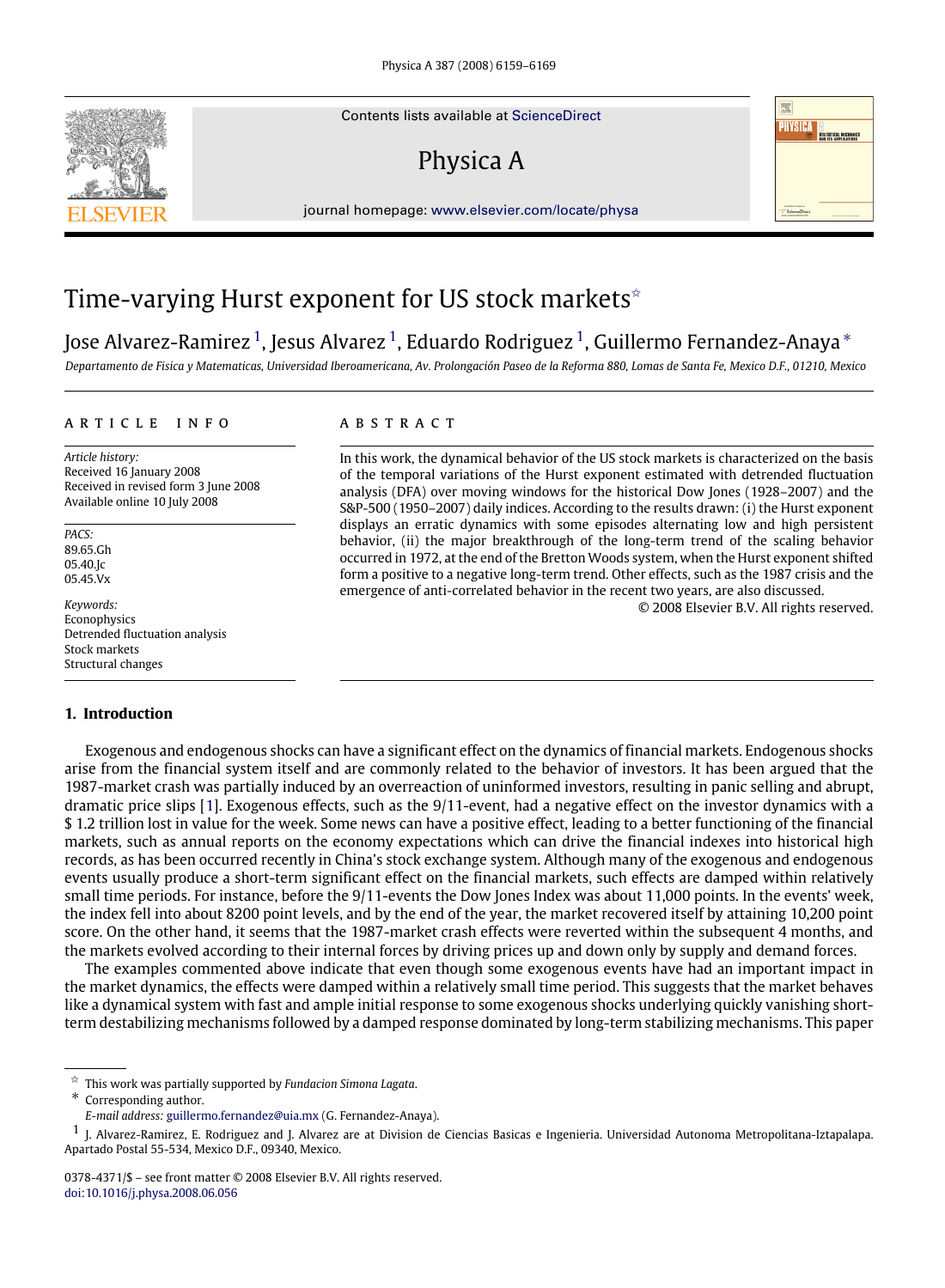addresses the problem of whether the stock markets had suffered significant shifts in their long-term behavior. This is done by testing on the variations over time of the return correlations for a large time period. In doing so, it is used a model-free statistical approach – detrended fluctuation analysis – that reduces the effects of non-stationary market trends and focuses on the intrinsic auto-correlation structure of market fluctuations over different time horizons.

The application of DFA for studying the stock market behavior was initiated by Liu et al. [\[3\]](#page--1-1) by showing that the S&P-500 stock index exhibits weak long-range correlations. Grau-Carles [\[4\]](#page--1-2) found little evidence of long-range correlations in returns for several stock markets, including the main US stock indices. Coronel-Brizio et al. [\[5\]](#page--1-3) used 3-year windows over the period from 1978-2006 to show that, in the long-range, the US stock market operates close to the efficient market hypothesis (EMH). A recent study by Serletis et al. [\[6\]](#page--1-4) confirmed that over long time scales, the US stock market indices are consistent with the EMH, although they do not exclude the possibility of market inefficiencies at shorter time scales. In principle, the knowledge of the stock market correlations allow some prediction degree that can be used for market characterization or investment strategies design. In this work, in the spirit Grecha and Mazur's approach [\[7\]](#page--1-5), we test for time-varying degrees of long-range dependence for the major US stock indices using DFA. Specifically, significant temporal changes in the correlations of the Dow Jones (1928–2007) and the S&P-500 (1950–2007) daily indices are investigated by drawing the temporal evolution of the Hurst exponent on the basis of detrended fluctuation analysis (DFA) over a sliding window. Following the observation by Serletis et al. [\[6\]](#page--1-4), we track the evolution of the Hurst exponent over short timescales. Our results show that the Hurst exponent displays erratic behavior with some alternating episodes of low and high persistent behavior, with a major breakthrough in long-term trend of the Hurst occurring in 1972, coinciding with the end of the Bretton Woods system. Before 1972, the Hurst exponent long-term trend was positive indicating that the market efficiency (in the Fama's sense) were decreasing. After 1972, the long-term trend of the Hurst exponent became negative with approach towards efficient market behavior. The coincidence of the Hurst exponent change with the end of the Bretton Woods reference system in 1971–1972 suggests that this event had a major effect in the change of the markets behavior. The effect of other financial and social events, such as the 1987 market crash, are also discussed in the light of the Hurst exponent dynamics.

With respect to previous studies and results, our contribution can be summarized as follows:

- A rolling window DFA implementation showed that the most significant change in the stock market correlations are found over the period 1971–1972. Since this change coincides with the end of the Bretton Woods system, an impact of this on the US stock market is suggested.
- Recent US stock markets presented a shift towards anticorrelated behavior. In this paper, we argue that this reflects an change on stock investment strategies induced by incremented market uncertainties.

The paper is organized along the following lines. The data is described in Section [2.](#page-1-0) The methodology employed in the paper is commented in Section [3.](#page-1-1) The empirical results are described in Section [4.](#page--1-6) The results are put in perspective with previous studies in Section [5.](#page--1-7) The paper is closed in Section [6](#page--1-8) with some concluding remarks.

### <span id="page-1-0"></span>**2. Data**

The data, which describe the historic behavior of Dow Jones and S&P-500 stock indices, were extracted from the public internet site [finance.yahoo.com.](http://finance.yahoo.com) The data contain opening, higher, lower and closing daily indices. In this work, as a representative daily index, the mean between opening and closing values was considered. The data, presented in [Fig. 1\(](#page--1-9)a, b), correspond to non-deflated indices displaying a Brownian-like behavior. The daily records are described in business time in the sense that the time units correspond to business days (b-day in the sequel). Returns were computed as  $r_t = (I_t - I_{t-1})/I_{t-1}$ , with  $I_t$  being the index at time *t*, and plotted in [Figs. 1](#page--1-9) and [2\(](#page--1-10)b).

#### <span id="page-1-1"></span>**3. Methodology**

The methodology employed to process the data is based on the assessment of correlation properties by applying the detrended fluctuation analysis (DFA) to the return time series. The DFA method, developed by Peng et al. [\[2\]](#page--1-11), is a fractal scaling method commonly applied for detecting long-range correlations (*i*.*e*., memory) in non-stationary sequences.

Briefly, the DFA method can be described as follows. For a given stochastic time series  $y(i)$ ,  $i = 1, \ldots, M$ , with sampling period  $\Delta t$ , the standard DFA method consists in the following steps: (i) Compute the mean  $\bar{y} = \frac{1}{M} \sum_{j=1}^{M} y(j)$ , and the integrated time series  $x(i)=\sum_{j=1}^i{[y(j)-\overline{y}]}, i=1,\ldots,M.$  (ii) Divide the integrated time series  $x(i)$  into boxes of equal size *m*, and perform a box-wise sequence fit, denoted by *zlin*(*i*; *m*), to represent the local trend in each box, and iii) Compute the fluctuation sequence  $w(i; m) = x(i) - z_{lin}(i; m), i = 1, \ldots, M$ , and the fluctuation function  $F(m) = \left(\frac{1}{M} \sum_{j=1}^{M} |w(j; m)|^2\right)^{1/2}$ . Repeat the above procedure for a broad range of box sizes *m*. When the signal follows a scaling law within a given scale domain *m* ∈ *D*, a power-law behavior for the fluctuation function  $F(τ)$ , with  $τ = m∆t$ , is observed:  $F(τ) ∼ τ<sup>α</sup>$ , where α is called the scaling or Hurst exponent, a self-affinity parameter representing the long-range correlation properties of the signal. The lower and upper scale limits  $m_{min} \simeq 5$  and  $m_{max} \simeq M/5$  were recommended by Peng et al. [\[3\]](#page--1-1). For box sizes smaller than  $m_{\text{min}} \simeq 5$  the fluctuation function  $F(\tau)$  carries out deterministic components induced by sampling effects.